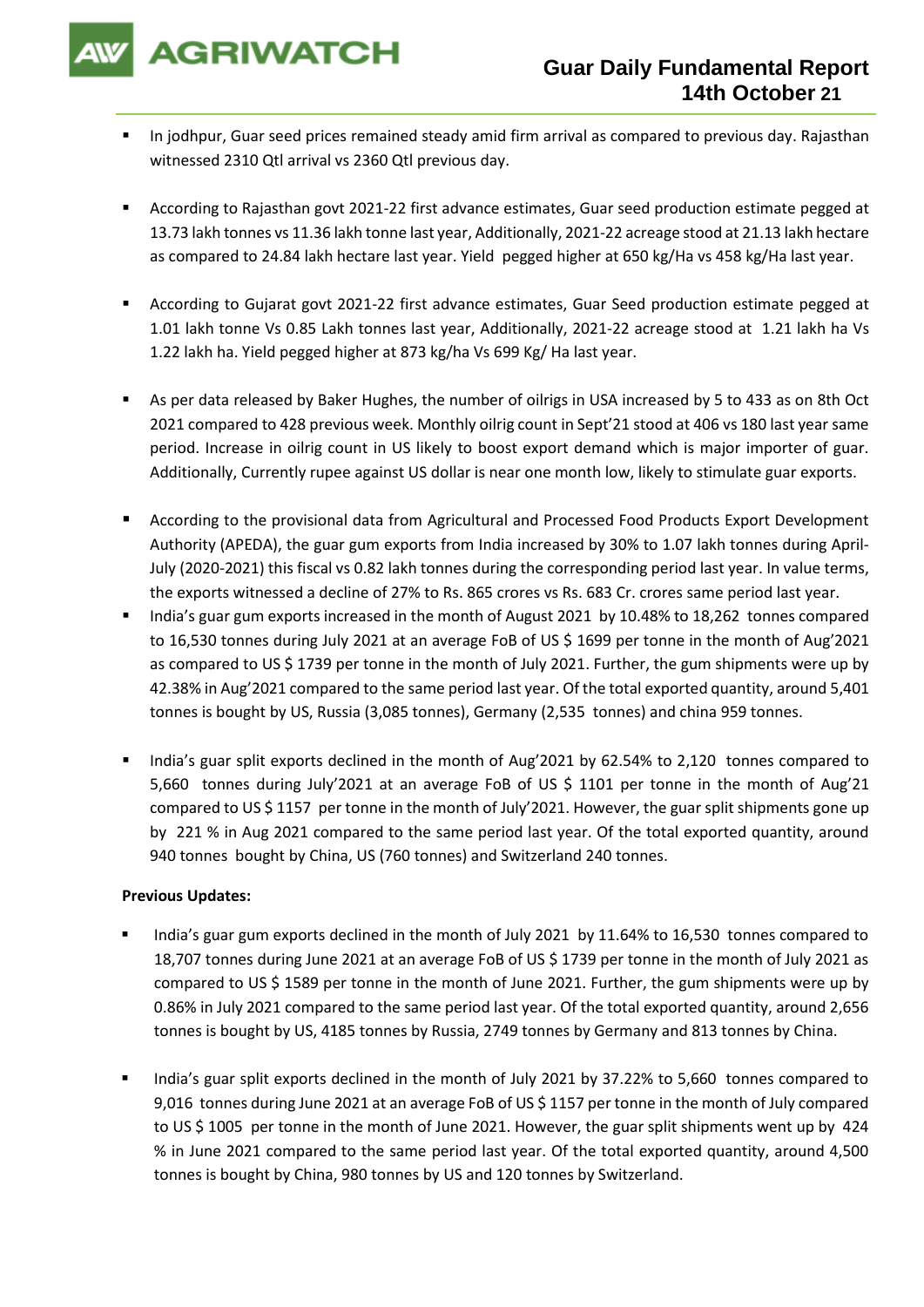

■ Outlook: The guar seed and guar gum prices are likely to trade range bound with steady bias amid lower acreage, in near to medium-term. Prices are expected to trade around Rs5500-6000/Qtl.

| NCDEX-FUTURES MARKET – Guar Seed |         |      |             |      |              |               |          |       |         |
|----------------------------------|---------|------|-------------|------|--------------|---------------|----------|-------|---------|
| <b>Contract</b>                  | +/-     | Open | <b>High</b> | Low  | <b>Close</b> | <b>Volume</b> | Change   | OI    | Change  |
| <b>Oct-21</b>                    | $-1.36$ | 6039 | 6095        | 5926 | 5968         | 12060         | $-5990$  | 3340  | $-6405$ |
| <b>Nov-21</b>                    | $-1.24$ | 6108 | 6161        | 6000 | 6040         | 50160         | $-48440$ | 58555 | 7295    |

| NCDEX-FUTURES MARKET- Guar Gum |         |       |       |       |              |               |          |       |          |
|--------------------------------|---------|-------|-------|-------|--------------|---------------|----------|-------|----------|
| <b>Contract</b>                | +/-     | Open  | High  | Low   | <b>Close</b> | <b>Volume</b> | Change   | ΟI    | Change   |
| <b>Oct-21</b>                  | $-2.02$ | 10726 | 10825 | 10441 | 10509        | 2945          | $-1740$  | 1470  | $-1.400$ |
| <b>Nov-21</b>                  | $-1.58$ | 10785 | 10958 | 10570 | 10680        | 20865         | $-25585$ | 52810 | 1,595    |

| <b>Guar seed Stock Position &amp; EDD:</b> |              |                   |                          |  |  |  |
|--------------------------------------------|--------------|-------------------|--------------------------|--|--|--|
| <b>Stocks</b>                              | <b>Demat</b> | <b>In-Process</b> | Total                    |  |  |  |
|                                            | 12-Oct-21    | 12-Oct-21         | 12-Oct-21                |  |  |  |
| <b>Bikaner</b>                             | 11262        | 397               | 11659                    |  |  |  |
| <b>Deesa</b>                               | -            | ٠                 | $\overline{\phantom{0}}$ |  |  |  |
| Sri Ganganagar                             | 1220         | ٠                 | 1220                     |  |  |  |
| <b>Jodhpur</b>                             | 714          | -                 | 714                      |  |  |  |
| <b>Nokha</b>                               |              | ۰                 | -                        |  |  |  |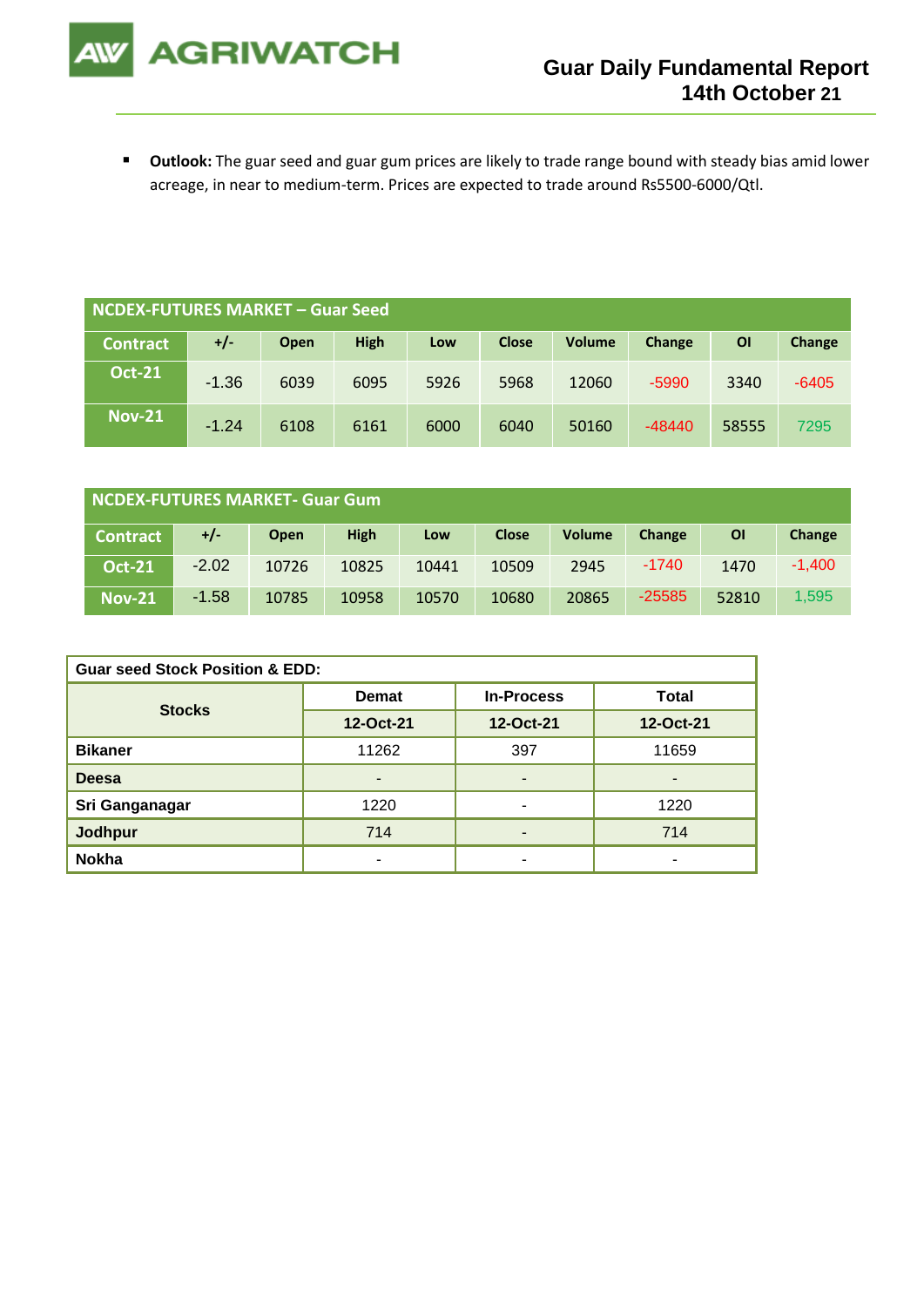

| <b>Guar Gum Stock Position &amp; EDD:</b> |                |                   |              |  |  |  |  |
|-------------------------------------------|----------------|-------------------|--------------|--|--|--|--|
|                                           | <b>Demat</b>   | <b>In-Process</b> | <b>Total</b> |  |  |  |  |
| <b>Stocks</b>                             | 12-Oct-21      | 12-Oct-21         | 12-Oct-21    |  |  |  |  |
| Deesa                                     |                |                   |              |  |  |  |  |
| <b>Bikaner</b>                            | 3404           | 49                | 3453         |  |  |  |  |
| Jodhpur                                   | 8994           | 80                | 9074         |  |  |  |  |
| <b>Nokha</b>                              | 4062           |                   | 4062         |  |  |  |  |
| Sri Ganganagar                            | 90             | ۰                 | 90           |  |  |  |  |
|                                           |                |                   | 13-Oct-21    |  |  |  |  |
| <b>Churi and Korma Prices:</b>            |                |                   | 13-Oct-21    |  |  |  |  |
| <b>Commodity</b>                          | <b>Center</b>  |                   | Rs./75 kg.   |  |  |  |  |
| <b>Churi</b>                              | Jodhpur        |                   |              |  |  |  |  |
| <b>Korma</b>                              | Jodhpur        | 3886.5            |              |  |  |  |  |
| Churi                                     | Sri Ganganagar |                   |              |  |  |  |  |
| Korma                                     | Sri Ganganagar |                   |              |  |  |  |  |

| <b>Guar Export Prices:</b>         | 13-Oct-21                   | 13-Oct-21     |               |
|------------------------------------|-----------------------------|---------------|---------------|
|                                    | Variety                     | Value (Rs/Kg) | Value (\$/MT) |
| <b>Guargum/Split (Mundra Port)</b> |                             | 63            | 836           |
|                                    | 200 Mesh 5000<br><b>CPS</b> | 80            | 1062          |
| <b>Guargum Powder</b>              | 200 Mesh 3500<br><b>CPS</b> | 75            | 995           |
|                                    | Meal $40%$                  |               | -             |
| <b>Guargum Meal</b>                | Meal $50%$                  | -             | -             |

| <b>Guar seed EDD:</b> |                          |                |                              |                          |                              |
|-----------------------|--------------------------|----------------|------------------------------|--------------------------|------------------------------|
|                       | 10-Nov-21                | 10-Dec-21      | 01-Jan-21                    | 10-Feb-22                | 10-Mar-22                    |
| <b>Bikaner</b>        | 285                      | 200            | 1582                         | 502                      | 40                           |
| <b>Deesa</b>          | $\overline{\phantom{a}}$ | $\overline{a}$ | $\overline{\phantom{a}}$     | $\overline{\phantom{a}}$ | $\qquad \qquad \blacksquare$ |
| Sri Ganganagar        | 90                       | 30             |                              |                          |                              |
| Jodhpur               | $\overline{\phantom{a}}$ | $\blacksquare$ | $\qquad \qquad \blacksquare$ | -                        |                              |
| <b>Nokha</b>          | ٠                        |                | $\qquad \qquad \blacksquare$ | -                        | $\overline{\phantom{a}}$     |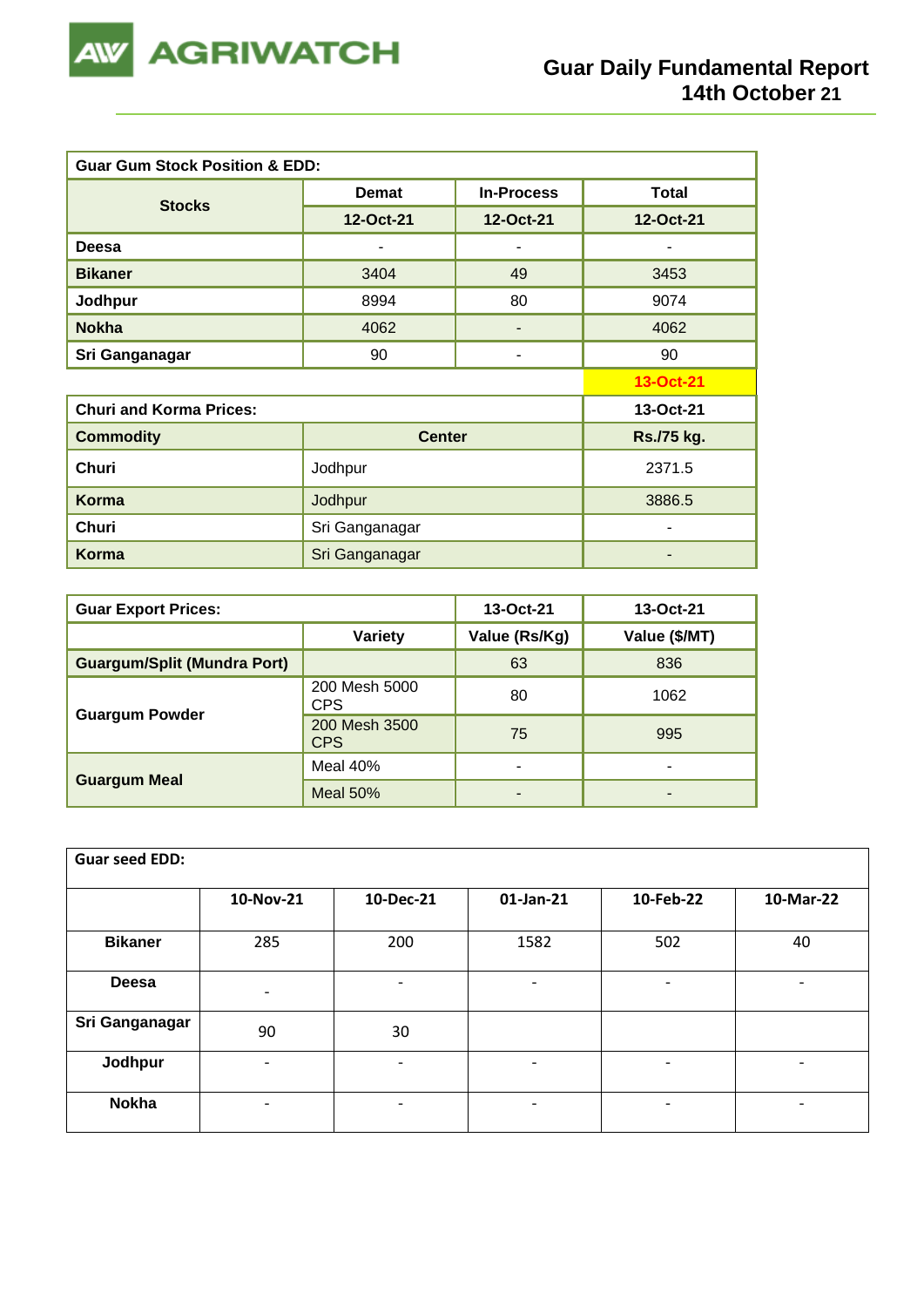

<u> Tanzania (m. 1888)</u>

 $\overline{\mathsf{L}}$ 

| <b>Guar Gum EDD:</b> |                          |                          |                          |           |                          |  |  |  |
|----------------------|--------------------------|--------------------------|--------------------------|-----------|--------------------------|--|--|--|
|                      | 10-Nov-21                | 10-Dec-21                | 01-Jan-21                | 10-Feb-22 | 10-Mar-22                |  |  |  |
| Deesa                | $\overline{\phantom{0}}$ |                          |                          |           | $\overline{\phantom{a}}$ |  |  |  |
| <b>Bikaner</b>       |                          | 169                      | 751                      | 74        | 596                      |  |  |  |
| Jodhpur              | 1203                     | 1197                     | 80                       | 313       | 566                      |  |  |  |
| <b>Nokha</b>         | 20                       | 284                      | 239                      | 239       | 339                      |  |  |  |
| Sri Ganganagar       | 10                       | $\overline{\phantom{0}}$ | $\overline{\phantom{0}}$ | 10        | $\overline{\phantom{a}}$ |  |  |  |

| <b>Guar Seed Prices at Key Spot Markets:</b> |                 |                           |               |                        |                |  |  |
|----------------------------------------------|-----------------|---------------------------|---------------|------------------------|----------------|--|--|
| <b>Commodity</b>                             |                 |                           |               | <b>Prices (Rs/Qtl)</b> |                |  |  |
| <b>Guar Seed</b>                             | <b>District</b> | <b>Centre</b>             | 13-Oct-<br>21 | $12$ -Oct-<br>21       | <b>Change</b>  |  |  |
|                                              | Jodhpur         | Jodhpur (Loose)           | 5700          | 5700                   | <b>Unch</b>    |  |  |
|                                              |                 | Jodhpur(Delivery)         | 5985          | 5985                   | <b>Unch</b>    |  |  |
|                                              |                 | Sri-Ganganagar(Loose)     | 5750          | 5750                   | <b>Unch</b>    |  |  |
|                                              |                 | Sri-Ganganagar (Delivery) | 5900          | 5900                   | <b>Unch</b>    |  |  |
|                                              | Sri-Ganganagar  | Rawla (Loose)             | <b>NR</b>     | <b>NR</b>              | $\blacksquare$ |  |  |
|                                              |                 | Gharsana (Loose)          | <b>NA</b>     | <b>NA</b>              | $\blacksquare$ |  |  |
|                                              |                 | Raisinghnagar (Loose)     | <b>NA</b>     | <b>NA</b>              |                |  |  |
|                                              |                 | Bikaner (Loose)           | 5800          | 5850                   | $-50$          |  |  |
|                                              | <b>Bikaner</b>  | Bikaner (Delivery)        | 6090          | 6143                   | $-53$          |  |  |
|                                              |                 | Nokha(Loose)              | 5800          | 5850                   | $-50$          |  |  |
| Rajasthan                                    |                 | Nokha (Delivery)          | 6090          | 6143                   | $-53$          |  |  |
|                                              |                 | Khajuwala (Loose)         | 5800          | 6000                   | $-200$         |  |  |
|                                              |                 | Khajuwala (Delivery)      | 6090          | 6300                   | $-210$         |  |  |
|                                              |                 | Lunkaransar (Loose)       | 5800          | 6000                   | $-200$         |  |  |
|                                              |                 | Hanumangarh (Loose)       | 5900          | 6000                   | $-100$         |  |  |
|                                              |                 | Hanumangarh (Delivery)    | 6195          | 6300                   | $-105$         |  |  |
|                                              | Hanumangarh     | Nohar (Loose)             | <b>NR</b>     | <b>NR</b>              | $\blacksquare$ |  |  |
|                                              |                 | Pilibanga (Loose)         | <b>NR</b>     | <b>NR</b>              | $\blacksquare$ |  |  |
|                                              | <b>Nagaur</b>   | Nagaur (Loose)            | 5700          | 5600                   | 100            |  |  |
|                                              | <b>Churu</b>    | Churu (Delivery)          | <b>NR</b>     | <b>NR</b>              | $\blacksquare$ |  |  |
|                                              | Alwar           | Alwar (Loose)             | <b>NR</b>     | <b>NR</b>              | $\blacksquare$ |  |  |
| Haryana                                      | <b>Hisar</b>    | Adampur (Loose)           | 5950          | 5900                   | 50             |  |  |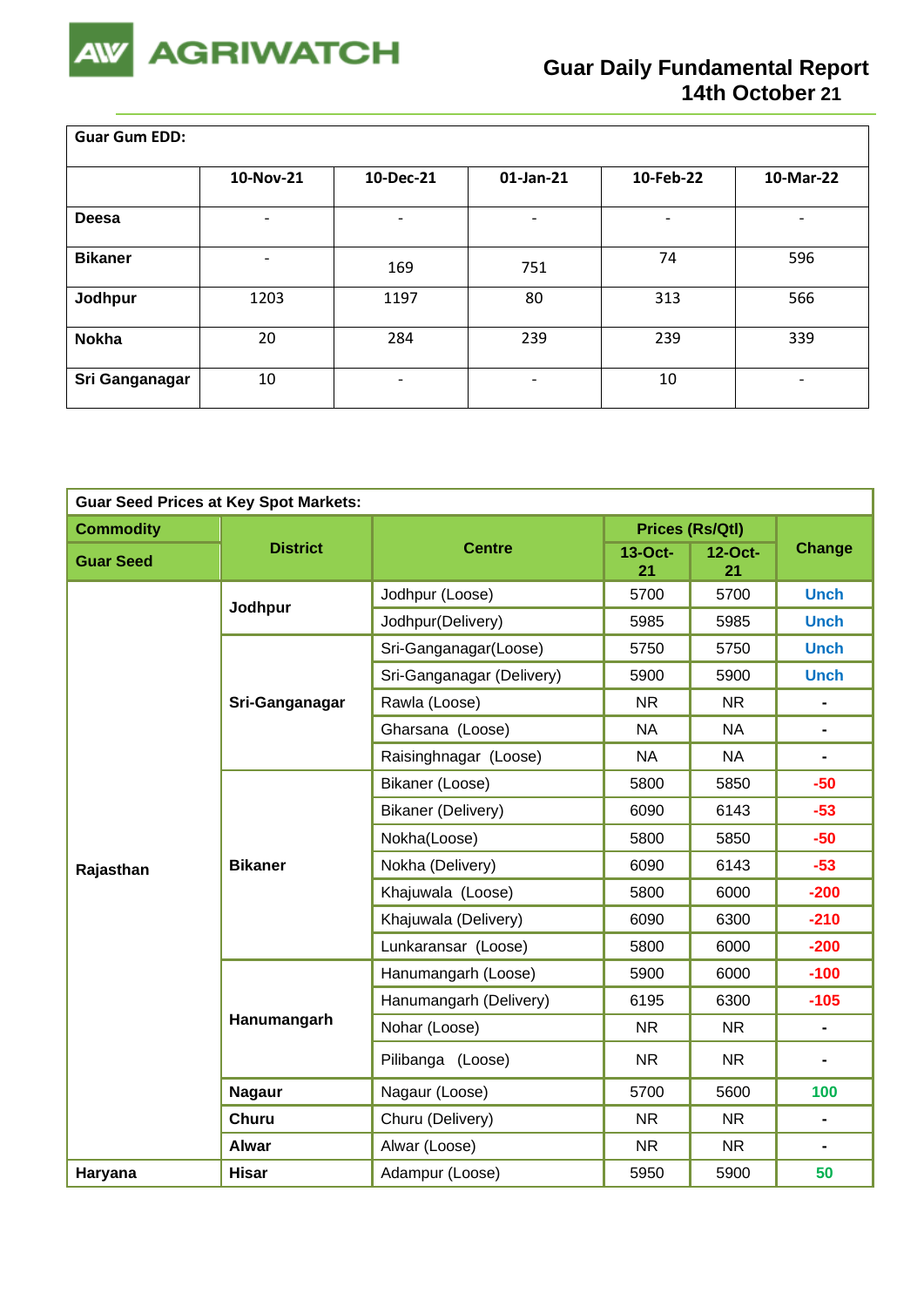

|                       |                    | Adampur (Delivery)  | 6248      | 6195      | 53                           |
|-----------------------|--------------------|---------------------|-----------|-----------|------------------------------|
|                       | <b>Bhiwani</b>     | Bhiwani (Delivery)  | <b>NR</b> | <b>NR</b> | $\blacksquare$               |
|                       |                    | Siwani (Loose)      | 5900      | 6050      | $-150$                       |
|                       |                    | Sirsa (Loose)       | 5500      | 5400      | 100                          |
|                       | <b>Sirsa</b>       | Dhabwali (Loose)    | <b>NR</b> | <b>NR</b> | $\blacksquare$               |
|                       |                    | Dhabwali (Delivery) | <b>NR</b> | <b>NR</b> | $\qquad \qquad \blacksquare$ |
|                       |                    | Ellanabad (Loose)   | <b>NR</b> | <b>NR</b> | $\blacksquare$               |
|                       | <b>Fatehabad</b>   | Fatehabad (Loose)   | 5800      | 5700      | 100                          |
|                       | <b>Banaskantha</b> | Deesa (Loose)       | <b>NA</b> | <b>NA</b> | $\qquad \qquad \blacksquare$ |
|                       | Patan              | Patan (Loose)       | 5405      | 5385      | 20                           |
| Gujarat               | Rajkot             | Rajkot (Loose)      | 5550      | 5750      | $-200$                       |
|                       | Jamnagar           | Dhrol (Loose)       | <b>NA</b> | <b>NA</b> | $\qquad \qquad \blacksquare$ |
| <b>Madhya Pradesh</b> | <b>Gwalior</b>     | Dabra (Loose)       | <b>NA</b> | <b>NA</b> | $\qquad \qquad \blacksquare$ |
| <b>Guar Gum</b>       |                    |                     |           |           |                              |
|                       | Jodhpur            | Jodhpur             | 10800     | 11200     | $-400$                       |
| Rajasthan             | <b>Alwar</b>       | Alwar               | <b>NR</b> | <b>NR</b> | $\blacksquare$               |
|                       | Hanumangarh        | Nohar               | <b>NR</b> | <b>NR</b> | $\blacksquare$               |
|                       | <b>Bhiwani</b>     | Bhiwani             | <b>NR</b> | <b>NR</b> | $\blacksquare$               |
| Haryana               |                    | <b>Sirsa</b>        | 10500     | 11000     | $-500$                       |
|                       | <b>Sirsa</b>       | <b>Dhabwali</b>     | <b>NR</b> | <b>NR</b> | $\blacksquare$               |
|                       |                    | Ellanabad           | <b>NR</b> | <b>NR</b> | $\blacksquare$               |
|                       | <b>Fatehabad</b>   | Fatehabad           | 10800     | 10500     | 300                          |

| <b>Guar Seed Arrivals in Key Centers</b> |                 |                |                            |                  |                |  |  |  |
|------------------------------------------|-----------------|----------------|----------------------------|------------------|----------------|--|--|--|
| <b>Commodity</b>                         |                 |                | <b>Arrivals (Quintals)</b> |                  |                |  |  |  |
| <b>Guar Seed</b>                         | <b>District</b> | <b>Centre</b>  | $13$ -Oct-<br>21           | $12$ -Oct-<br>21 | <b>Change</b>  |  |  |  |
|                                          | Jodhpur         | Jodhpur        | NA                         | NA               | $\blacksquare$ |  |  |  |
|                                          |                 | Sri-Ganganagar | 500                        | 500              | <b>Unch</b>    |  |  |  |
|                                          | Sri-Ganganagar  | Rawla          | <b>NR</b>                  | <b>NR</b>        | $\blacksquare$ |  |  |  |
|                                          |                 | Gharsana       | <b>NA</b>                  | <b>NA</b>        |                |  |  |  |
|                                          |                 | Raisinghnagar  | <b>NA</b>                  | NA               |                |  |  |  |
| Rajasthan                                |                 | <b>Bikaner</b> | 350                        | 500              | $-150$         |  |  |  |
|                                          |                 | Nokha          | 500                        | 500              | <b>Unch</b>    |  |  |  |
|                                          | <b>Bikaner</b>  | Khajuwala      | 60                         | 100              | $-40$          |  |  |  |
|                                          |                 | Lunkaransar    | 400                        | 60               | 340            |  |  |  |
|                                          |                 | Hanumangarh    | 500                        | 800              | $-300$         |  |  |  |
|                                          | Hanumangarh     | Nohar          | <b>NR</b>                  | <b>NR</b>        | $\blacksquare$ |  |  |  |
|                                          |                 | Pilibanga      | <b>NR</b>                  | <b>NR</b>        |                |  |  |  |